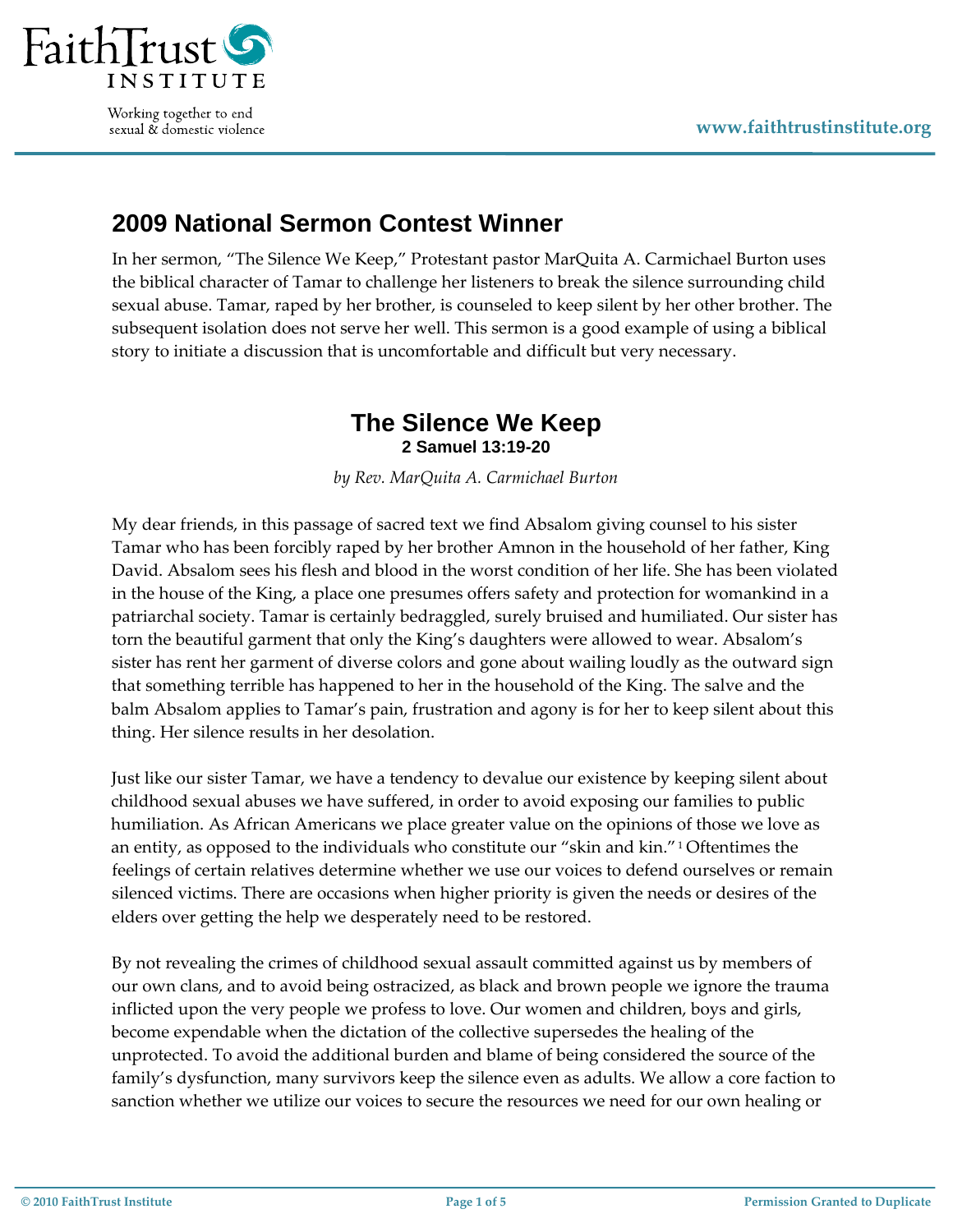whether we will be bound forever remaining silenced, agreeing to keep the secrets of our perpetrators.

For instance, as we maintain our silence even as adults, and continue to repress our emotions by keeping silent, some of us may find ourselves living in fear and self-imposed isolation. If our caretakers did not love, or were untrustworthy and inconsistent in their care of us, we became cautious of them. Perhaps we became wary of other people and assumed they too could not be trusted thereby leading us to be careful and then suspicious of everyone. Some of us became very lonely people. We would often choose to avoid being included in family gatherings and declining invitations from those who would befriend us. Now others of us, by not revealing the crime of sexual molestation committed within the confines of our households by its own members, "learned to become fearful and withdrawn from others."[2](#page-4-0) Our capacity to receive and to give love is severely handicapped. This is evidenced by our difficulties to engage in or maintain healthy intimate relationships with friends or lovers. A few of us understand the gamut of responses ranging from promiscuity on one end of the spectrum to hypersensitivity, abstaining from all forms of physical contact and mutual sharing on the other. When we endure violations at early ages without receiving the help we need to know the truth that we are not at fault, we did not invite the abuse, and we did not deserve the violence, our formation becomes severely warped. In our isolation, people become means to an end and sex becomes a weapon or a tool far, far from its intended purpose. Additionally, many other survivors wrestle with internalized guilt and shame which may lead to post traumatic stress disorders and psychological challenges that can only be overcome with professional assistance. Outward manifestations of our trauma are often the root causes of obesity, hypertension and overall poor health and self esteem.

"We may be the epitome of the Jones, living high on the hill, or Joe and Josephine Public, struggling to get out of the projects and off welfare. Doesn't matter. If we allow a space for our children to be vulnerable and then turn our eyes from their signs of distress, abusers can strike in our homes, under our noses."<sup>[3](#page-4-0)</sup> If we create sacred spaces for our beloved babies, our future generation, to be loved, nurtured and safe, then turn a blind eye while they are being sexually assaulted, we become just like the silent partner in a gang rape with our silence signaling our consent. If we continue in this way, generations of our kindred will suffer wounds of the heart and mind that the body cannot easily expel. Our communities and households will continue to lose its great thinkers, dreamers, preachers, artists, daughters and sons because of the psychological and spiritual damage inflicted upon them in nests that have become so defiled by incest, molestation and sexual violence that they can no longer nurture them. If we do not change the dysfunctional course we have embarked upon perpetrators will be free to abuse more children, the cycle of violence, unchecked, will continue and millions of our clan and tribe will suffer in silence and not get the help they need to be restored to wholeness.

Therefore, since we see how sexual assault and violence against women and children can devastate individuals, communities and destroy families, we no longer give assent to the power of silence to cripple and confuse us. Because we acknowledge the inalienable right and mandate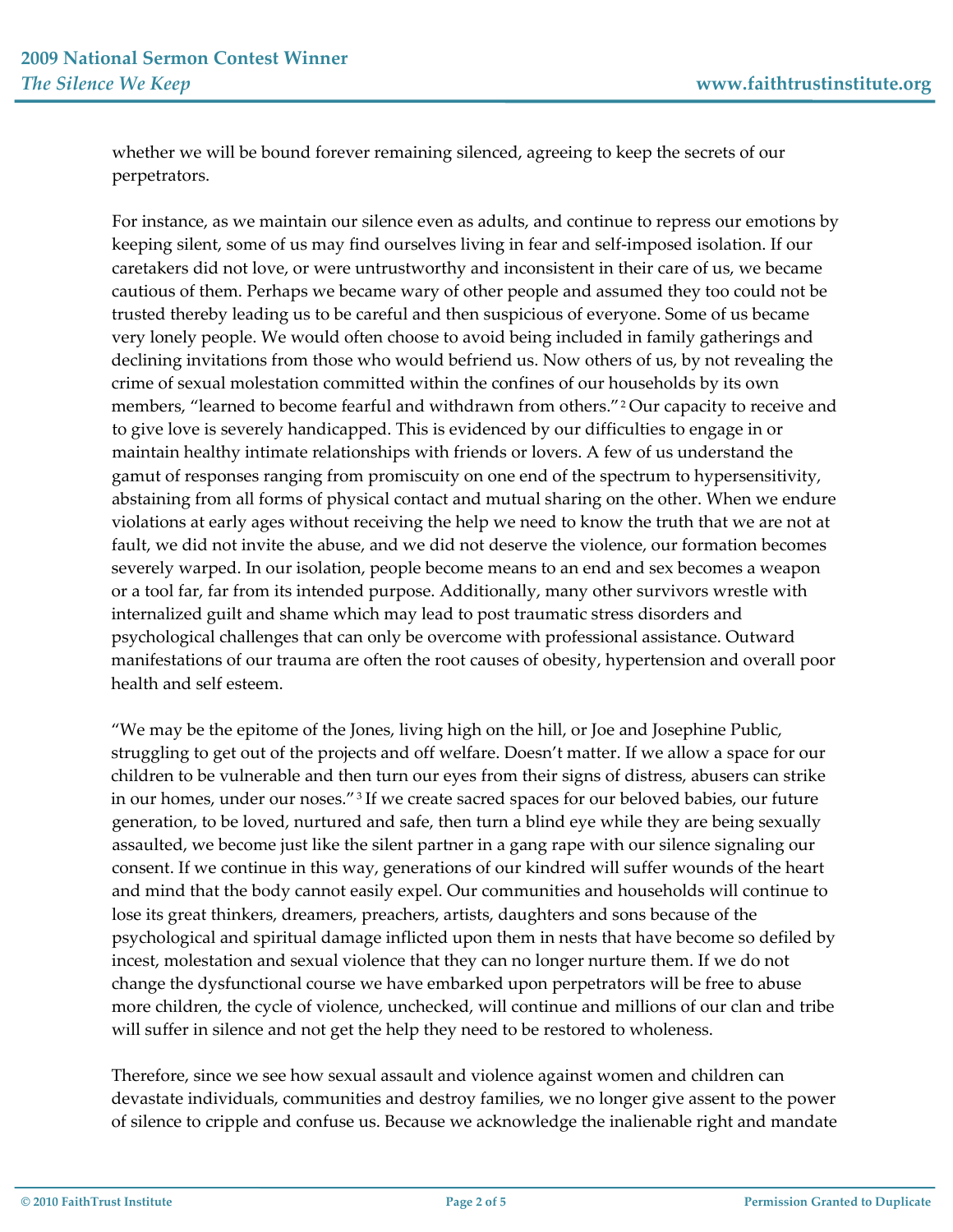to speak truth to power, and we know that it is the truth that makes us free. We choose to collectively confesses with Sister Audre Lorde that, "Our silence cannot save us." We reclaim our voices and shatter the façade of the deadly silence we keep. "There is no way to speak and do the truth in an oppressive society without offending the people who are responsible for that oppression" and since "there comes a time when our silence is betrayal,"[4](#page-4-0) we trade in our torn robes and ashes for a bull horn and a listening ear and tell the truth of our story so that our souls, minds, bodies and the people we say we love might be healed. As former silenced victims choose to no longer acquiesce to the demands of the clan elders and refuse to prescribe to the false healing promised by our conspiratorial muteness, we move forward to reclaim freedom and wholeness on our terms because we need it and so does the village.

Tamar lived in patriarchal times and within a situation of life far different from our lives today. Our response to sexual violence within our family does not have to be the same as hers. Dr. Valerie Bridgeman Davis suggests that while "it is unfortunate that Tamar's community forced her to carry the guilt and shame and forced her to live her life as a desolate woman living in her bother Absalom's house," that does not have to be our present reality. As the virgin daughter of the King, her options were limited yet as an honored and beloved daughter of *THE KING* our options can be far different.

The first step we may consider in our quest for wholeness and restoration of our whole selves, our best selves, is to understand that we cannot wait for someone else to rescue and heal us. We must begin that work on our own and with the primary step being Assessing our Present Selves. Undertaking the task of self-assessment is critical in any effort of recovery. An honest, critical evaluation of who we are and how we have become this one is essential to our self‐ reconciliatory work. Writing our stories down in an unedited free writing style is helpful because it allows us to revisit those fearful and tearful places within the safety of ink and paper. Every violation, every time, every name can be written without retribution and the truth of the story can finally be revealed and released from its hiding place within our body. Whatever we have lost or been stripped of can be and must be reclaimed. My sisters and brothers, we can begin shattering the façade of the safety of silence with the first stroke of our pens. Tell the story.

Accepting the Findings will be the paramount second leg of our journey to free ourselves from the silences we have kept. Once the story has been told and written down and told to someone in authority, we can no longer pretend "as if this true story never happened."[5](#page-4-0) Once we know something we cannot unknow it."<sup>[6](#page-4-0)</sup> We must press onward even if we have to cry the whole way through. Once the perpetrator is revealed and uncovered, people will have a harder time pretending the crime did not happen. Do not carry the weight and burden of guilt and shame for crimes you did not commit. Dr. Bridgeman Davis says, "Exposing is important." An African proverb warns that a person who conceals their illness cannot expect to be healed. If we consent to stay hushed about our abuses and violent life disruptions, we cannot expect to truly enter into wholeness.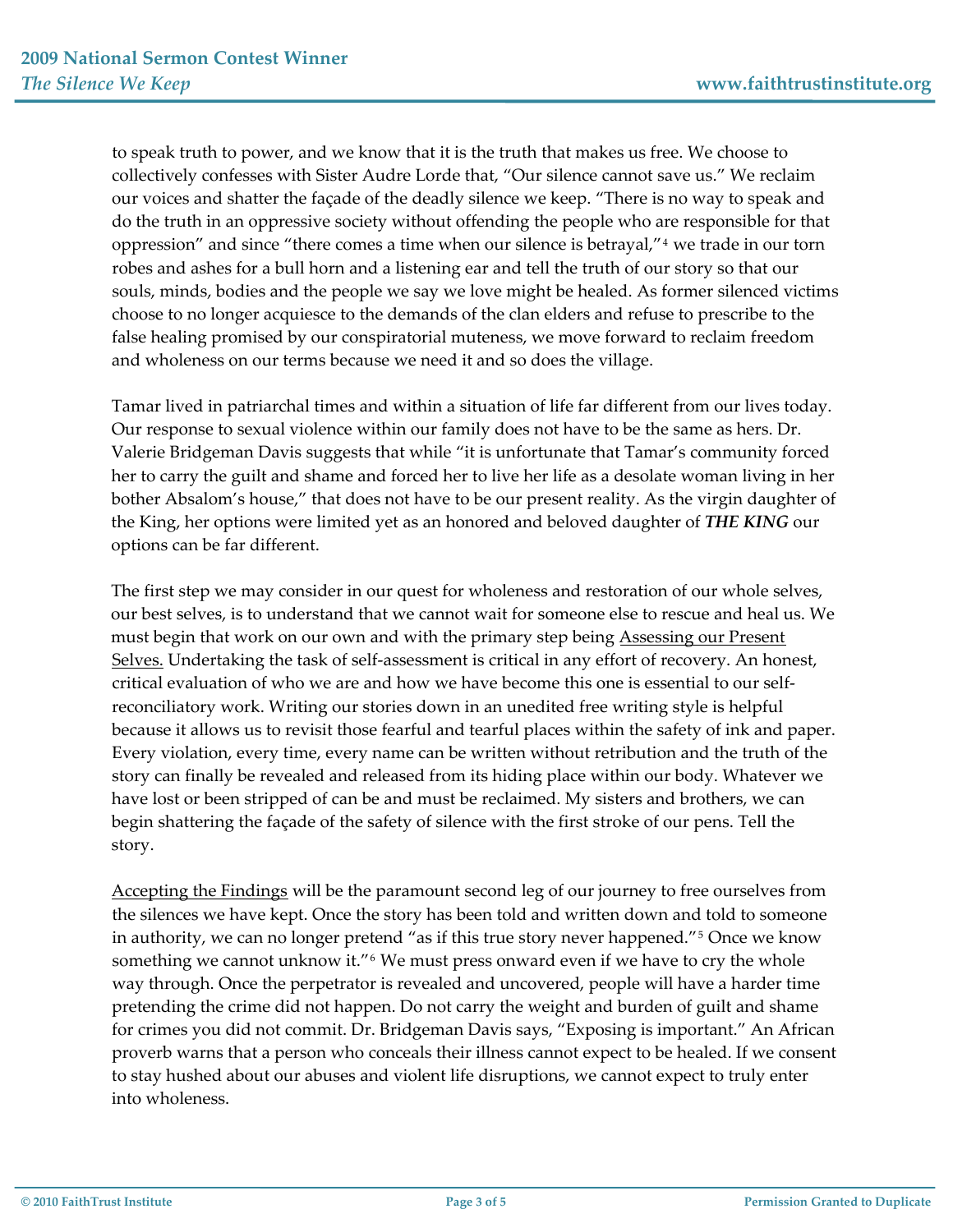Next, if we are certain that we want to be made whole, we must Associate with Healing Professionals. As survivors we must understand that we are not responsible for the sexual violations that we suffered and that things outside of our control at that time must be addressed in order for us to become fully integrated and resurrected. Today we assume responsibility for how we think, feel, act and how we choose to live our lives. A nest may be required for us to do our work in safety because we need to be able to understand and express our anger, fear, frustration and other emotions with a serious intent to resolve them. This can be found in a network of supporting friends and family members in addition to a licensed, professional counselor we trust to walk with us as we navigate this leg of our journey. During this time we have to be intentional about establishing safety, remembering what has happened, mourning our loss of innocence, reconstructing our own life story removing the abuse as the central focus of our entire life event. Developing coping skills and reconnecting with normal life within the safety nest can get us farther along the path to improved health and well being.

Finally, we must embrace the holiness and sacredness of loving ourselves by connecting to spiritual truths like those found in Baby Sugg's prayer and blessing for the people in Toni Morrison's *Beloved*. "She told them that the only grace they could have was the grace they could imagine. That if they could not see it, they would not have it. 'Here,' she said, 'in this here place, we flesh; flesh that weeps, laughs, flesh that dances on bare feet in grass. Love it. Love it hard. Yonder they do not love your flesh…Love your hands! Love them. Raise them up and kiss them. Touch others with them...Pat them together, stroke them on your face 'cause they don't love that neither. You got to love it, you! …More than eyes or feet. More than lungs that have yet to draw free air. More than your life‐holding womb and your life‐giving private parts hear me now, love your heart. For this is the prize.'" [7](#page-4-0)

*Rev. MarQuita A. Carmichael Burton is a native of Arlington, Virginia, who enjoys sharing her life with her husband of 21 years, Anthony, and their son, Anthony. She is an associate minister of the Pilgrim Journey Baptist Church, where Rev. Angelo V. Chatmon is pastor. She was the founding pastor of the Vineyard Ministries in Richmond before furthering her chaplaincy in Clinical Pastoral Education at the UCLA Medical Center in Los Angeles, California.* 

*Rev. Carmichael Burton completed her Masters of Divinity degree at the Samuel DeWitt Proctor School of Theology at Virginia Union University and is the author of* A Drop of Oil *as well as being selected as a contributor in Dr. Ella P. Mitchell's* Those Preaching Women Volume 5.

*Recreationally, Rev. Carmichael Burton enjoys writing, reading, photography, horseback riding and swimming. She intends to pursue a Masters of Social Work degree and a PhD in Pastoral Care and* Counseling. She is undergirded by the scripture found in 1 Corinthians 9:16, "For though I preach the gospel, I have nothing to glory of; for necessity is laid upon me; yea woe is unto me, if I preach not the gospel," and Isaiah 61's mandate to bind up the broken hearted and to set at liberty those held captive. It *is with great humility and devotion she endeavors to fulfill the call upon her life.*